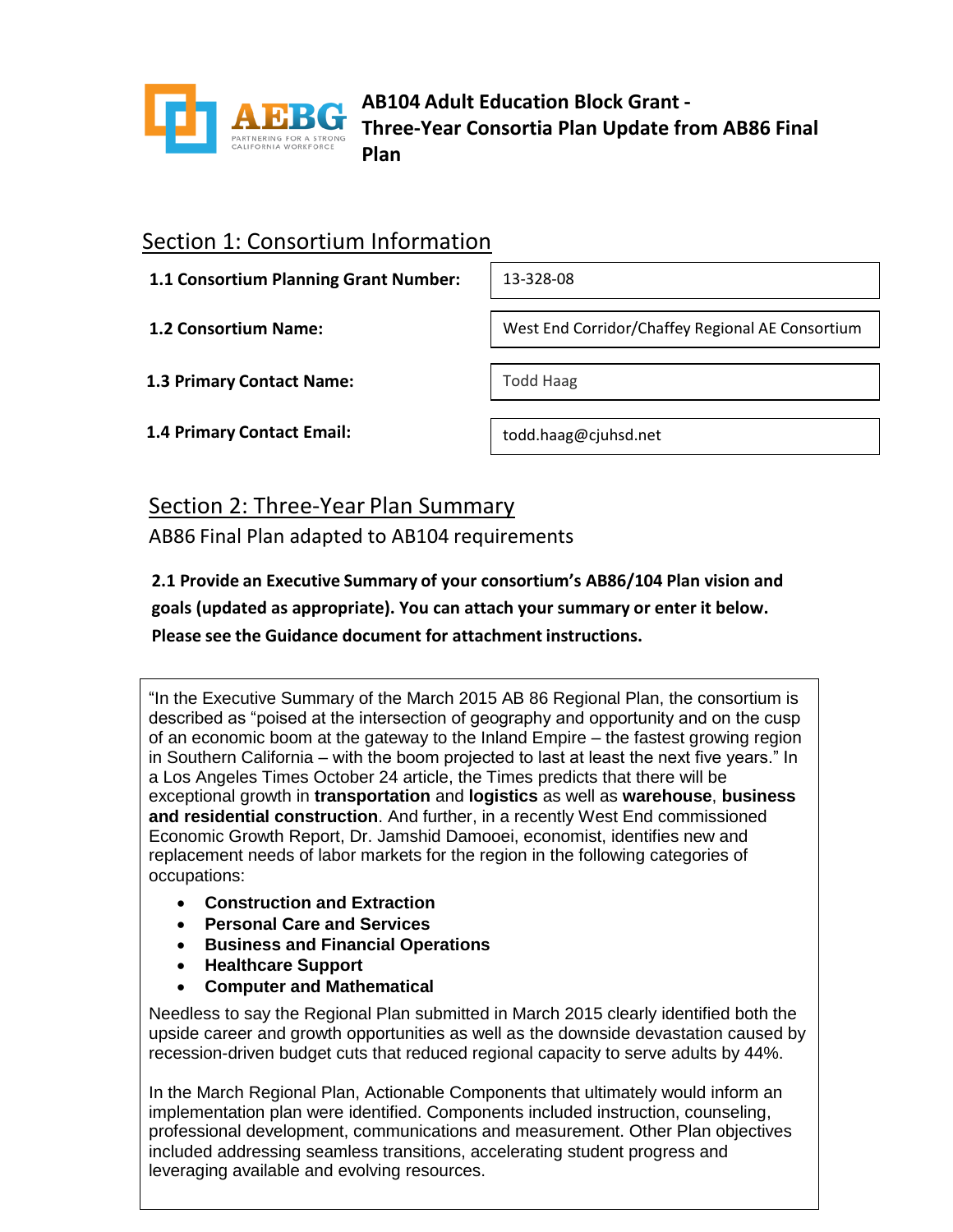The March Regional Plan serves as the core to segue from a regional visionary plan to a three-year implementation plan – as described in Assembly Bill 104. While the core mandate remains the same – improving and expanding education and workforce opportunities for all adults – the three-year plan suggests the need for a narrative that identifies the assumptions that will drive the theory of success. In simple terms, how will this plan contribute to improved and expanded student outcomes?

The basic assumption is that if students were focused on career goals and workforce outcomes, then retention and persistence would improve, certifications would expand, employment and job promotions would increase, and word-of-mouth combined with smart communications strategies would serve to bring more students to consortium programs. This shift to workforce focus through career pathways will allow students to realistically identify what they want to become and how they're going to get there. The assumption is that understanding precisely what it takes to go from "0" to nurse, or "0" to welder or "0" to aviation mechanic will significantly improve and expand the number of students served and outcomes that include literacy gains, citizenship, diplomas and GEDs, industry and government career certifications, employment and job promotions/salary increases. These are the challenges identified in AB 104, and these are the areas of focus in the West End Corridor's Three-Year Plan.

These career pathways will drive the other elements of successful programs so that instruction, professional development, counseling, transitions, leveraging, acceleration, measurement and communications will be key elements of creating successful, trackable, measureable and achievable pathways.

In the course of the next three years, West End plans to provide each and every student – native speakers, and English learners – with electronic career portfolios (career pathways) that provide standardized and personalized intake and skills assessments, interest and career inventories, roadmaps to certification and employment and tracking analytics with formative interventions. Discussions and negotiations have opened with a software tool called Career Cruising.

In keeping with Objective 7 of the West End Plan, these efforts will expand beyond our district members to include leveraging resources with other stakeholder partners such as WIBs, DPSS, Corrections, Trade Unions and Veterans Administration. West End has already begun regular participation with WeWorc, a workforce collaborative that convenes an assortment of workforce related agencies to a monthly discussion on services and potential leverages.

As we segue from the West End Regional Plan to the West End Three-Year Plan, we are acutely aware that funds are limited, time constraints and delays are challenging, but student needs remain critical. The West End Corridor Consortium is confident that our approach will measurably expand and improve programs and workforce outcomes for adults within the West End Corridor region.

**For year one**, plans are still evolving and shortly will be submitted for approval. Upon approval, consortium funds will be made available. Given these realities – time constraints, funding, holidays, programs already in motion – it would be realistic to assume that implementation momentum will not build until the first of the new year.

As part of the Governance Guidelines, West End has completed Brown Act training and has implemented a public awareness/involvement program per that training and the text of AB 104.

Current district data management systems will provide baselines and measurements, but decisions regarding consortium selection of a standardized/dashboard AB 104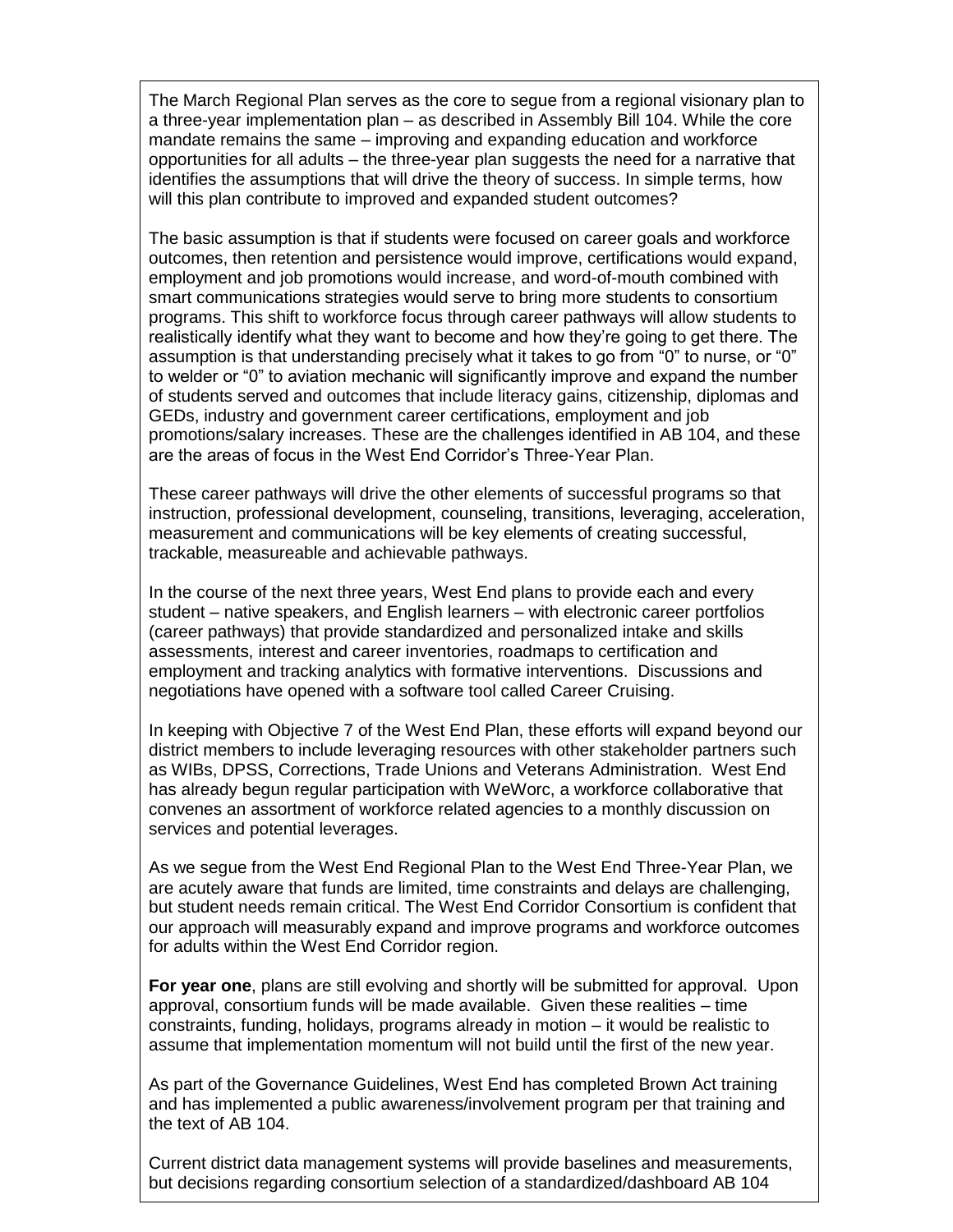adapted system will result from discussions, webinars, interviews, research and pilots that will conclude in April 2016. Both ASAP and SchoolGauge have provided webinars and demonstrations of adaptable tools.

Discussions have begun that have led to identifying priorities that are both measurable and achievable. Priorities include: scalable pilots in the areas of contextualized learning, VESL and work ethics; creating committees to address new programs, orientations, professional development, transitions, partner leverages, communications, measurement, tutoring and grants; developing budgets and construction plans for improved health career facilities and new career centers and expanding distance learning and virtual programs.

Feasibility studies will focus on developing a logistics program that provides instruction and job placement for students but also focuses on logistics research that identifies industry and career trends. Other feasibility studies will focus on: developing aviation industry programs; leveraging existing corrections programs with Prop 47 funds; exploring Health Informatics; and providing child care services.

By the end of year one a marketing/communications plan will be developed and funded so that new student segments can be addressed with particular focus on recruiting parents of students in the K-12 districts as well as non-diploma completers from member district high schools. The communications plan will also address stakeholders to make them aware of the plan's scope, focus and projected outcomes.

**For year two**, scalable pilots will be deployed, course content will be finalized, and new delivery models will be identified. Career Cruising will be partially implemented for both native speakers and ESL students and course offerings will begin to feature contextualized approaches, VESL, pre-apprenticeships and apprenticeships. Career Centers will be operational and leveraged with existing workforce partner resources. And career-focused professional development will be required for all consortium staff and support staff.

**For year three**, all West End students will experience: standardized orientation; focused and personalized intake and assessments; electronic career portfolios; improved, faster and easier transitions; access to career programs that lead to career certifications, employment and promotions. Career Centers will be operational in all districts; awareness and usage of consortium services will expand exponentially. Focused and measurable professional development will be the required standard. Number of students served will increase by 20%; literacy gains will improve and accelerate; diplomas, career certifications and employment will increase by the same 20%.

While instruction and delivery are critical pieces, marketing and communications will create and deliver the message that assures students that by investing time and energy with West End, they will get jobs and/or better jobs. And with this projected success, we expect that our respective governing boards and elected officials will see fit to support these programs with future expanded funding.

**2.2 Provide updates and changes to your submitted AB 86 Final Plan regarding Objectives 1 and 2. It is not necessary to reiterate or attach these sections from your AB86 Final Plan to this document. You can attach your description or enter it below. Please see the Guidance document for attachment instructions.**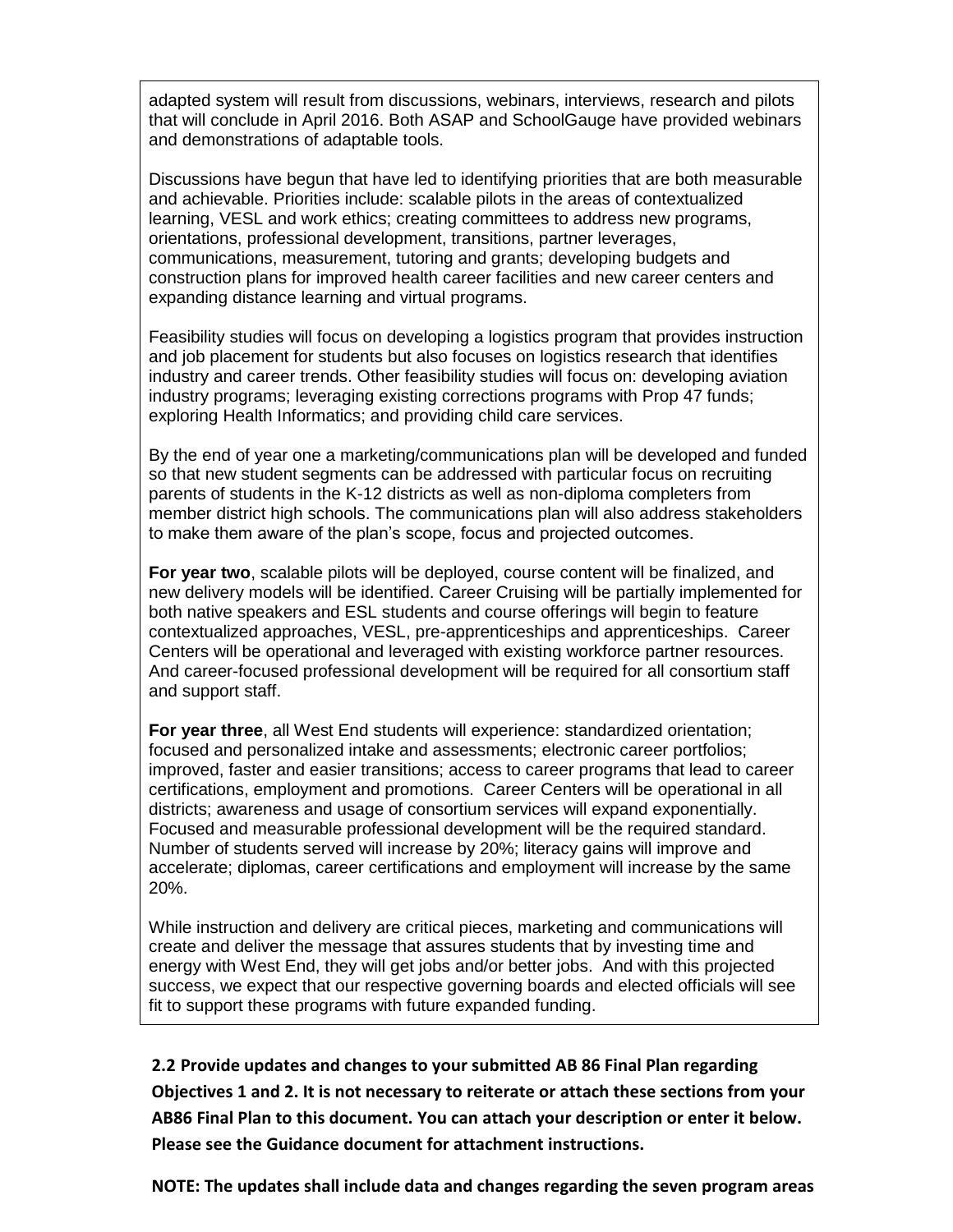#### **in AB104 (five of which were in AB86):**

- 1. Programs in elementary and secondary skills, including those leading to a high school diploma or high school equivalency certificate.
- 2. Programs for immigrants in citizenship, ESL, and workforce preparation.
- 3. Programs for adults, including, but not limited to, older adults, that are primarily related to entry or reentry into the workforce.
- 4. Programs for adults, including, but not limited to, older adults, that are primarily designed to develop knowledge and skills to assist elementary and secondary school children to succeed academically in school.
- 5. Programs for adult with disabilities.
- 6. Programs in career technical education that are short term in nature with high employment potential.
- 7. Programs offering pre-apprenticeship training conducted in coordination with one or more apprenticeship programs approved by the Division of Apprenticeship Standards.

**2.2a Objective #1:** An updated evaluation of *current levels and types of adult education programs* within its region, including education for adults in correctional facilities; credit, noncredit, and enhanced noncredit adult education coursework; and programs funded through Title II of the federal Workforce Investment Act, known as the Adult Education and Family Literacy Act (Public Law 05-220).

Describe any changes regarding the services and programs the consortium members and partners are currently providing in the consortium's region and provide a narrative evaluation of adequacy and quality. Please note that community college district members are requested to provide data separately for credit basic skills, enhanced noncredit, and/or regular noncredit, as applicable.

There are no substantive changes regarding current levels and types of programs to report.

**2.2b Objective #2:** An updated evaluation of *current needs* for adult education programs within the consortium's region. Describe and assess current needs for each of the AB86 adult education program areas (1-5), including the needs that are currently unmet. This might be informed by regional data including, but not limited to, student wait lists for classes in the program areas addressed in AB86; school districts' K-12 English Learner statistics; the number of children who qualify for free or reduced lunch; adults who do not have a high school diploma; and other relevant data. Additionally, consider needs in your region documented in state sources that informed the AB86 awards, which were calculated based on community college district boundaries

(http://cccgis.org/CCCDistrictBoundaries/tabid/626/Default.aspx).

This should provide an updated overview (if applicable) of the consortium's region including:

Analysis/description of local regional economy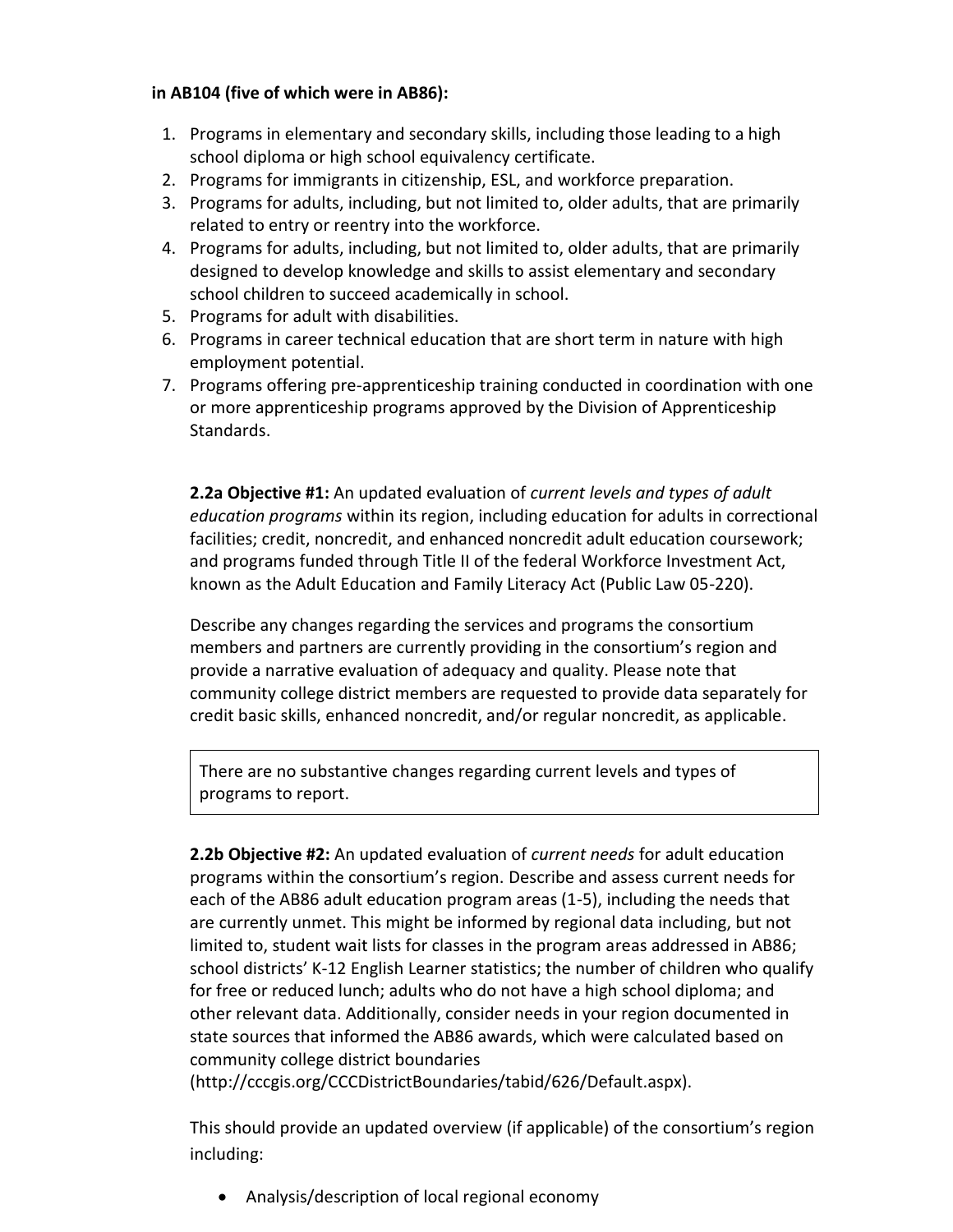Additional analysis utilizing other data

There are no new updates regarding the consortium's evaluation of current needs.

**2.3 Briefly describe what your regional consortium system will look like by the end of the 2017-18 program year in the areas listed below. NOTE: Responses to items 2.3a, b, c, d and e are required as part of adapting the AB86 Plans to AB104 requirements. The remaining items are optional and are offered to provide updates, if applicable.**

**2.3a** Placement of adults (including but not limited to older adults) seeking

education and workforce services. (REQUIRED)

In the course of the next three years, West End plans to provide each and every student – native speakers, and English learners – with electronic career portfolios (career pathways) that provide standardized and personalized intake and skills assessments, interest and career inventories, roadmaps to certification and employment and tracking analytics with formative interventions. Career Centers will be operational in all districts; awareness and usage of consortium services will expand exponentially. Focused and measurable professional development will be the required standard. Number of students served will increase by 20%; literacy gains will improve and accelerate; diplomas, career certifications and employment will increase by the same 20%.

**2.3b** Programs offering pre-apprenticeship training conducted in coordination with one or more apprenticeship programs approved by the Division of Apprenticeship Standards. (REQUIRED)

???

**2.3c** Programs for adults (including but not limited to older adults) that are primarily designed to develop knowledge and skills to assist elementary and secondary school children to succeed academically in school. (REQUIRED)

Expansion of programs in this area are currently under discussion, with implementation likely to occur in Year 2.

#### **2.3d** Collection and availability of data. (REQUIRED)

Current district data management systems will provide baselines and measurements, but decisions regarding consortium selection of a standardized/dashboard AB 104 adapted system will result from discussions, webinars, interviews, research and pilots that will conclude in April 2016. Both ASAP and SchoolGauge have provided webinars and demonstrations of adaptable tools.

**2.3e** Qualifications of instructors (including common standards across entities).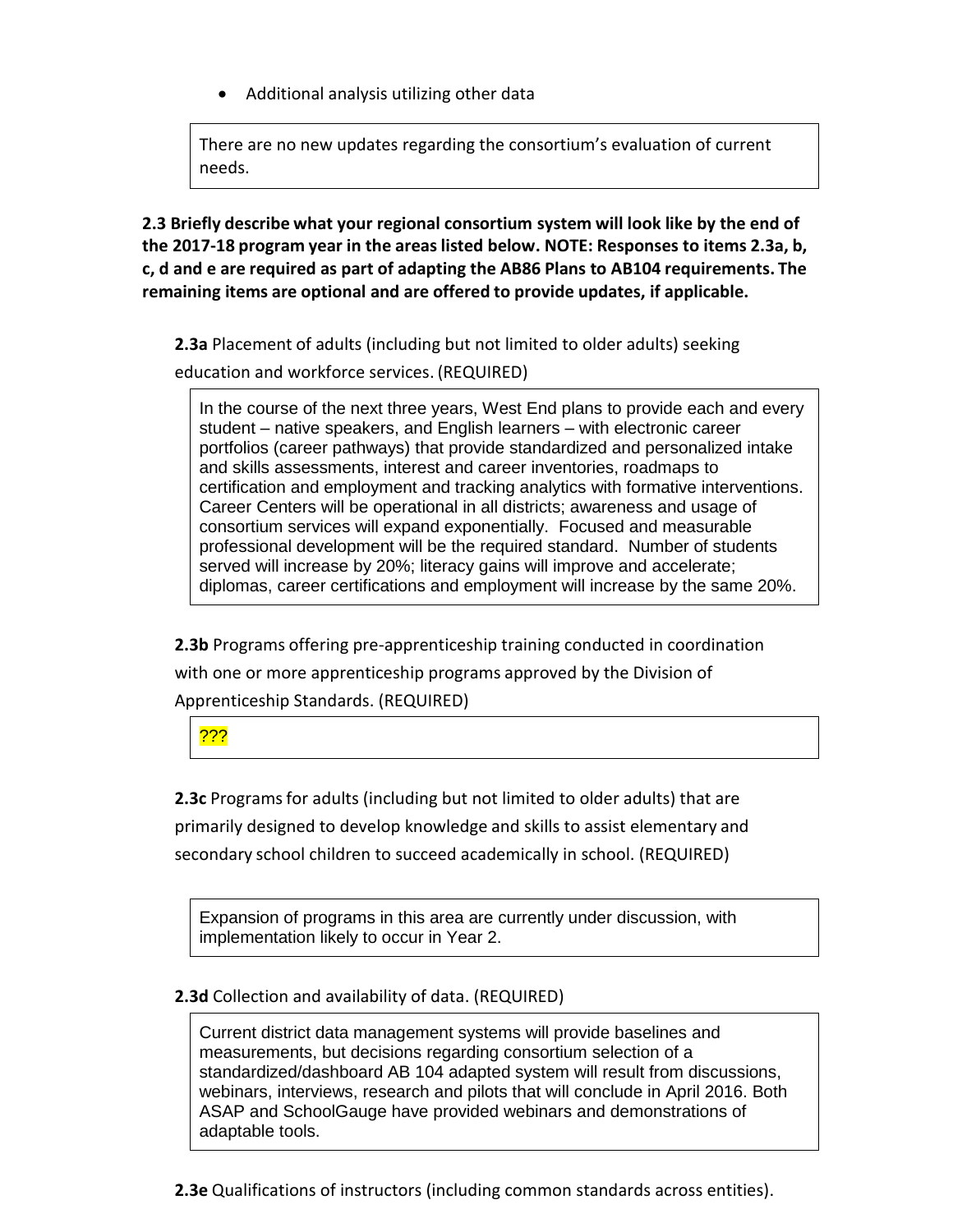(REQUIRED)

Qualifications have not changed. All K-12 instructors are certified and meet CDE requirements; likewise, West End faculty meet or exceed state minimum qualifications of their respective academic senates.

**2.3f** Alignment of academic content and curricula (OPTIONAL)

West End will be exploring the addition of Health Informatics to the current Health Career pathways options.

**2.3g** Alignment of educational services supported by this grant. (OPTIONAL)

West End will be exploring the addition of Health Informatics to the current Health Career pathways options.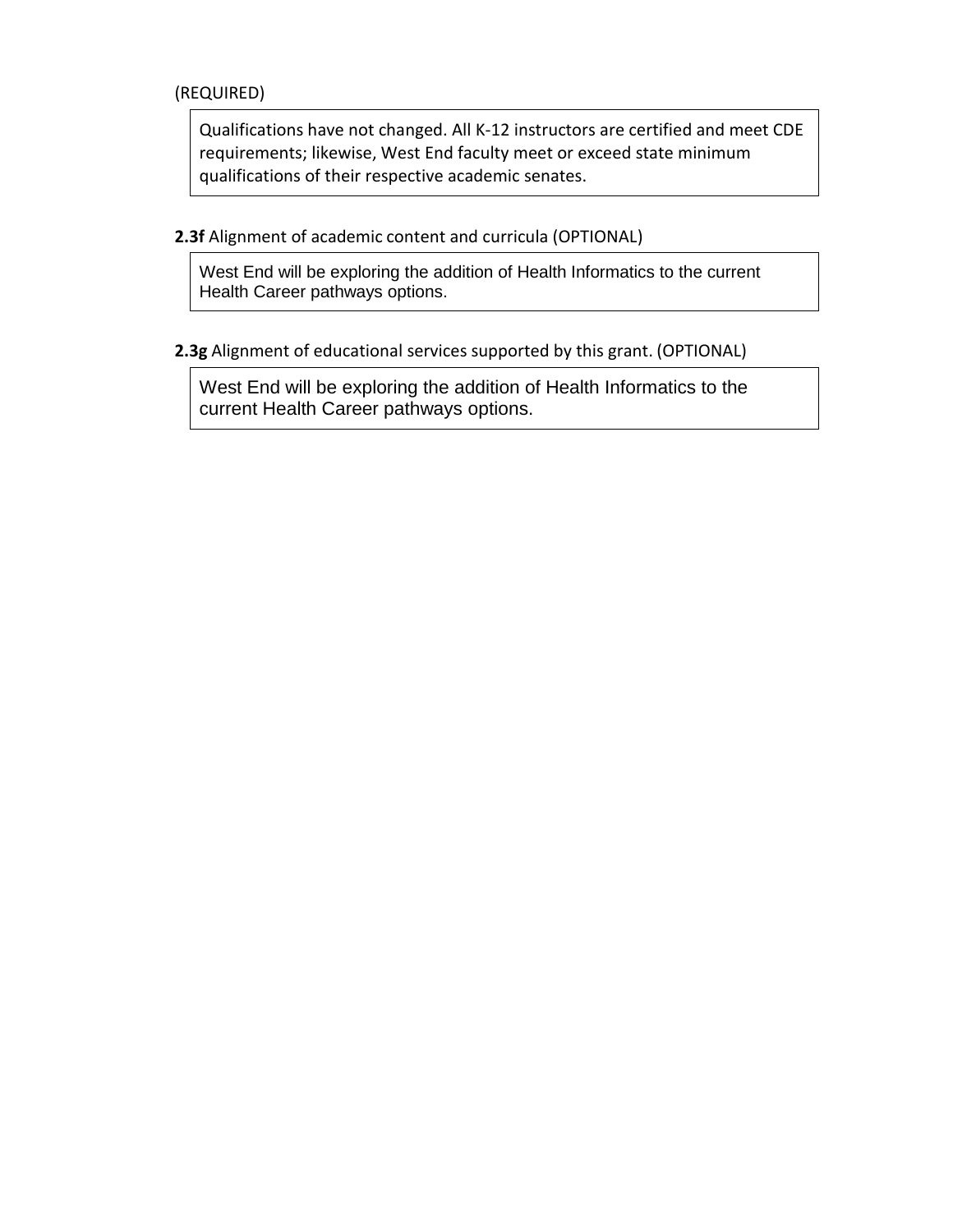# Section 3: Consortium Member Signature Block

| Name:                        | Eric Bishop                               |
|------------------------------|-------------------------------------------|
| Consortium<br><b>Member:</b> | <b>Chaffey Community College District</b> |
| Email:                       | eric.bishop@chaffey.edu                   |
| Date:                        | November 2, 2015                          |
| <b>Signature Box:</b>        |                                           |
|                              |                                           |

| Name:                 | <b>Todd Haag</b>                         |
|-----------------------|------------------------------------------|
| Consortium<br>Member: | Chaffey Joint Union High School District |
| Email:                | todd.haag@cjuhsd.net                     |
| Date:                 | November 2, 2015                         |
| <b>Signature Box:</b> |                                          |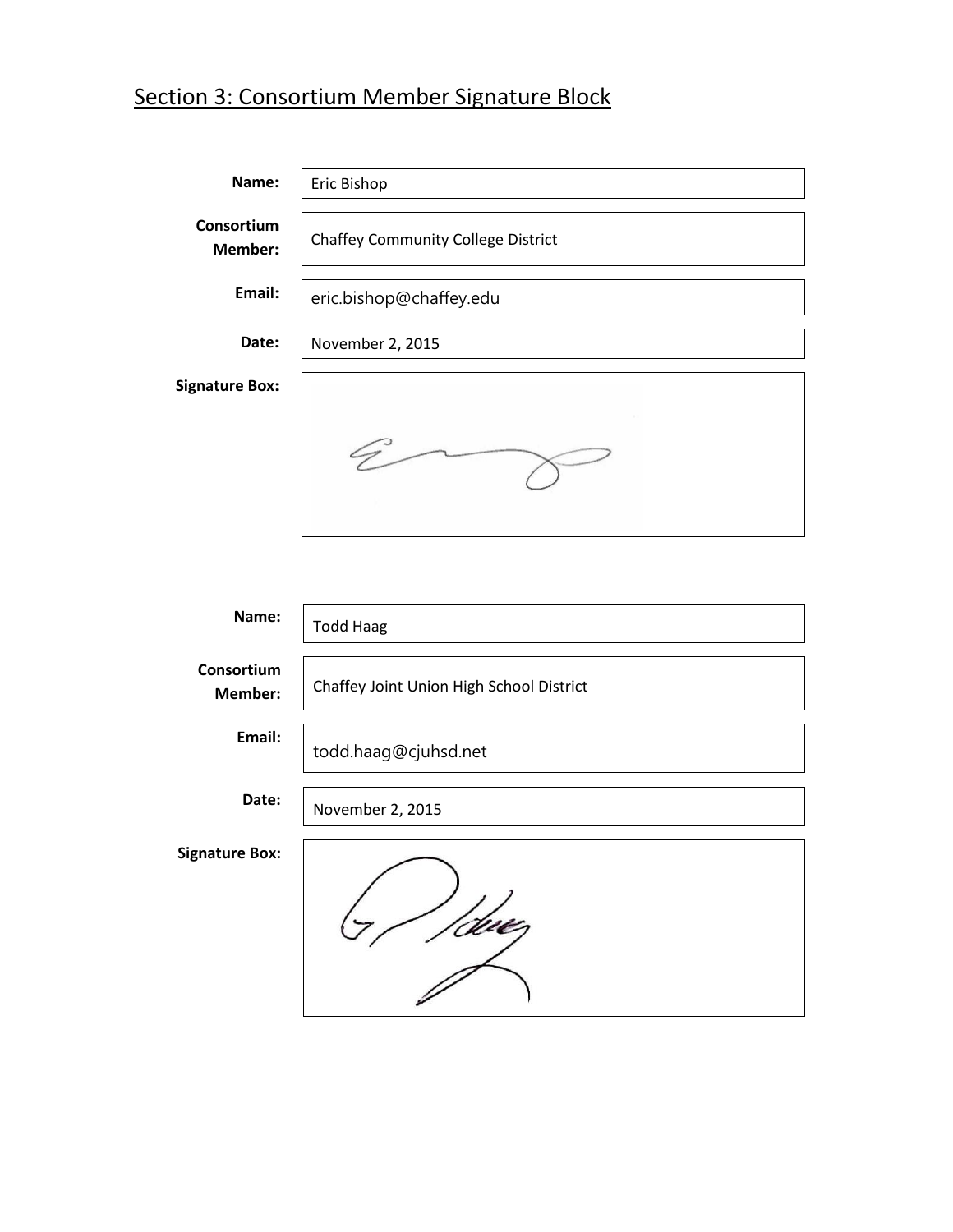| Name:                 | Carl Hampton                          |
|-----------------------|---------------------------------------|
| Consortium<br>Member: | Chino Valley Unified School District  |
| Email:                | carl_hampton@chino.k12.ca.us          |
| Date:                 | November 2, 2015                      |
| <b>Signature Box:</b> |                                       |
|                       | tangelin                              |
|                       |                                       |
| Name:                 | Alex Ruvalcaba                        |
| Consortium<br>Member: | <b>Upland Unified School District</b> |
| Email:                | alex ruvalcaba@upland.k12.ca.us       |
| Date:                 | November 2, 2015                      |
| <b>Signature Box:</b> | Af funALLABA                          |